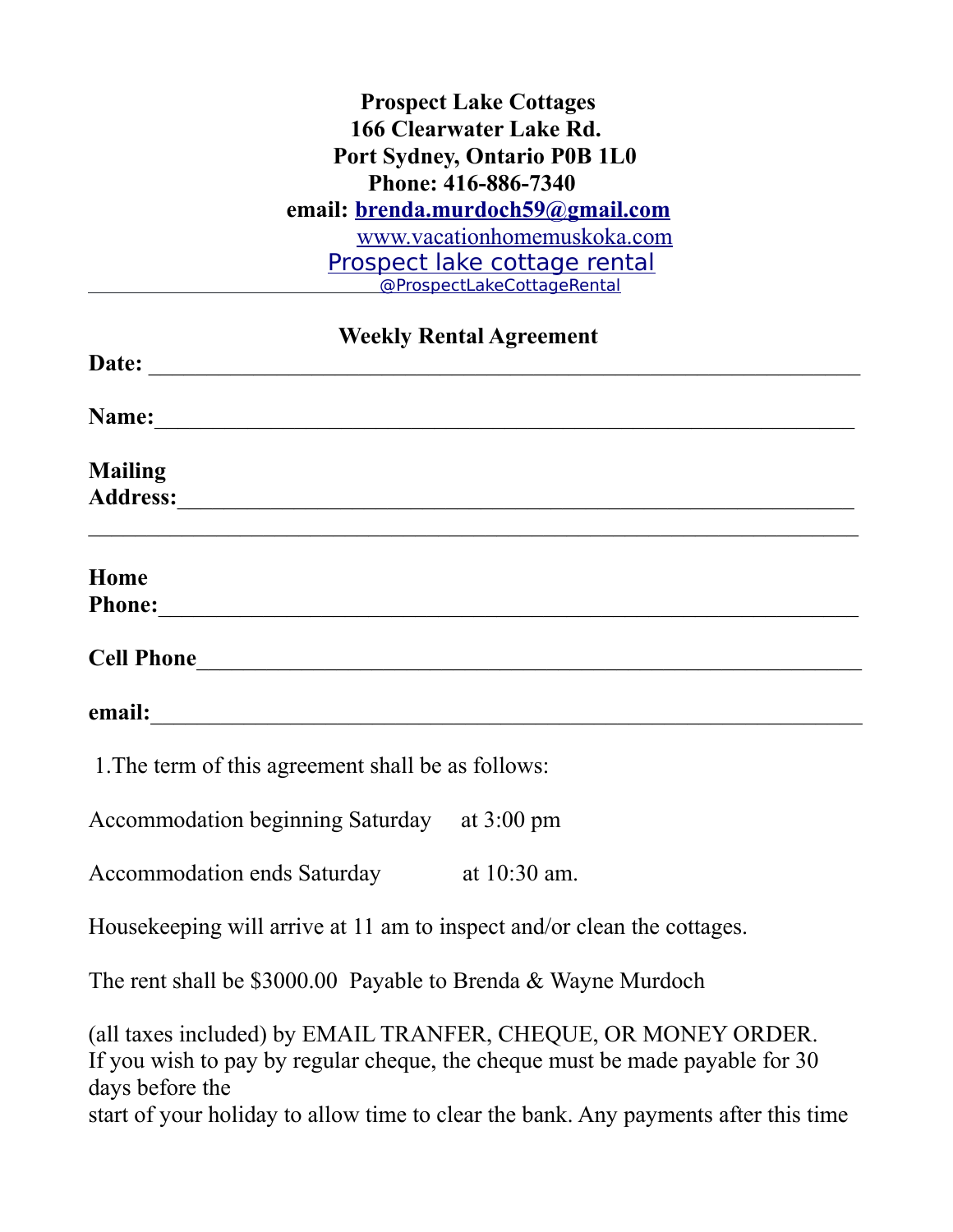period must be made by certified cheque or money order.

## **Confirmation of Acceptance and Deposit**

(1) A deposit (the "Deposit") in the amount of fifty percent (50%) of the total amount of the Rental Rate payable for the Rental Period shall be made payable to

B&W Murdoch. And sent within seven (7) days of booking.

(2) The balance of the Rental Rate shall be payable thirty (30) days prior to the Arrival Date and made payable as described for the Deposit and mailed to Prospect Lake Cottages. In the event this Application is submitted less than thirty (30) days prior to the Arrival Date, the Deposit shall be the full amount of rent payable for the Rental Period.

## **Security Deposit**

A security deposit (the "Security Deposit") in the amount of \$500.00 is payable to B&W Murdoch with the balance of the rental fee (30) days prior to occupancy. The Security Deposit shall be held by Prospect Lake Cottages for the observance and due performance by the Renter of the terms and conditions of this Agreement. Save and except for deductions made in accordance with the terms of this Agreement, the Security Deposit shall be returned to the Renter by regular mail within fifteen (15) days following the Departure Date. In the event the deductions to the Security Deposit hereunder exceed the amount of the Security Deposit, the Renter shall remit forthwith the balance of the deductions by cheque payable to Brenda & Wayne Murdoch at the address set out above. 3. There will be \_\_\_\_\_\_\_\_\_\_\_ person(s) (MAXIMUM 18 PEOPLE) occupying the rental premises and their names are as follows:

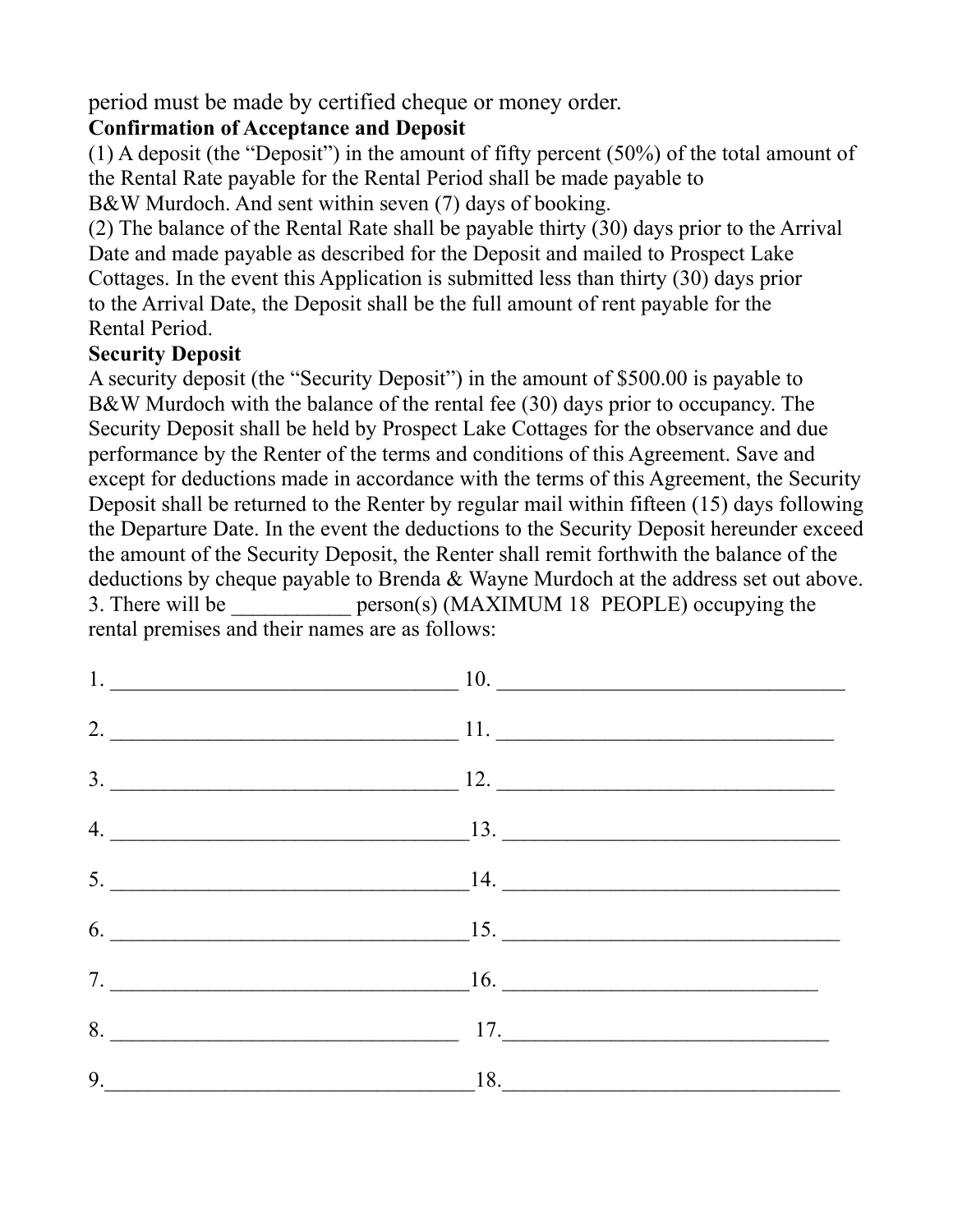#### 4. EXCEPT FOR THE CASUAL DAY VISITORS, NO OTHER PERSONS SHALL OCCUPY THE PREMISES WITHOUT PRIOR CONSENT OF B&W Murdoch. 4a) if you have extra people join more then the 18 listed there will be a charge of \$100.00 per person up to 21 people.

- 5. B&W Murdoch acknowledges receipt from the Tenant of the **\$500** as a security deposit to secure the Tenant's performance of the obligations imposed by this agreement.
- 6. B&W Murdoch may claim only the amount reasonably necessary to repair damages to the premises caused by the misconduct of the Tenant, or to remedy any other default by the Tenant under provisions of the agreement.
- 7. B&W Murdoch shall give 24 hours notice of his/her intent to enter the Tenant's premises during reasonable hours. Such notice need not be given in the event of an emergency or if B&W Murdoch suspect Tenants are abusing, damaging or using the premise for illegal activities, or housing people not agreed to in this contract.
- 8. B&W Murdoch accepts no liability for personal injuries, sickness, or death, loss or damage, however caused during or after the time of occupancy, negligence, illegal use of equipment, not adhering to all safety or fire regulations by the Tenant or their Guests.

 9. The Tenant agrees to comply with all the requirements as set out in this contract and will use the cottage and its facilities in accordance with the booking agreement and the household rules. The Tenant accepts full responsibility for the use of the cottage and any recreational equipment.

Signature of Renter:

## **TENANTS RESPONSIBILITY**

Please initial beside each paragraph, indicating that you have read and understood the terms of the rental agreement.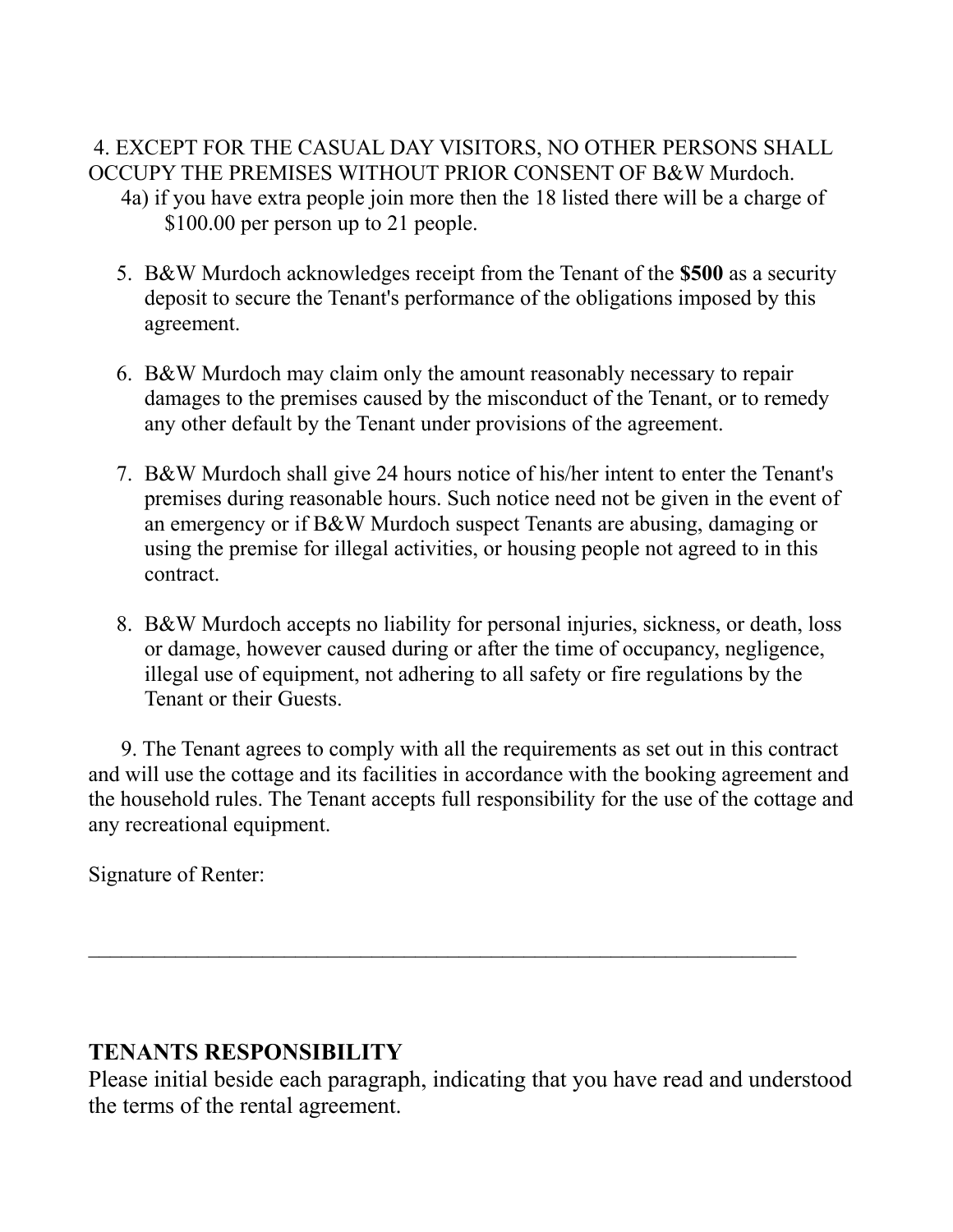# **The Cottage:**

Please remember that this property is someone's private vacation home and treat it and the surrounding neighbourhood accordingly. Do not trespass on neighbouring property. Please treat the cottage and neighbours with respect and courtesy as you would in your own home.

# **Inspection:**

Please inspect both cottages upon your arrival for any damages due to wear & tear or otherwise and overall cleanliness and appearance. Please notify B&W Murdoch 416-886-7340 immediately to report any damages or other concerns.

# **Housekeeping:**

We expect you to leave the property (inside and outside) in the same condition as you found it.

We have supplied cleaning equipment and supplies to make your task as easy as possible. All garbage must be removed upon your departure. A housekeeping checklist will be emailed to you and also supplied at the cottage. The cottages will be inspected by housekeeping upon your departure.

Please no food & drinks in the bedrooms other then water.

# **Pets:**

If you are bringing a pet only 2 dogs allowed at one time. Pets allowed in both cottages but please keep them off the furniture and beds. You will need to pick up after your pet, take care of your pet, never leave your pet alone for extended periods of time.

Always have your pet leashed, insure your pet does no damage to our cottage. Also, and most importantly, our neighbours have dogs of their own so it is essential that your pets play nice with other pets.

# **Neighbours:**

We ask that you respect the privacy and right to enjoyment of our neighbours during your stay.

The area has a mix of cottage and permanent residents. Excessive noise before 8:00 am or after11:00 pm is not acceptable.

# **Parking:**

 4 -5 CARS ON THE DRIVEWAY. ALSO PARKING AVAILABLE IN FRONT OF THE SMALL COTTAGE AS WELL.